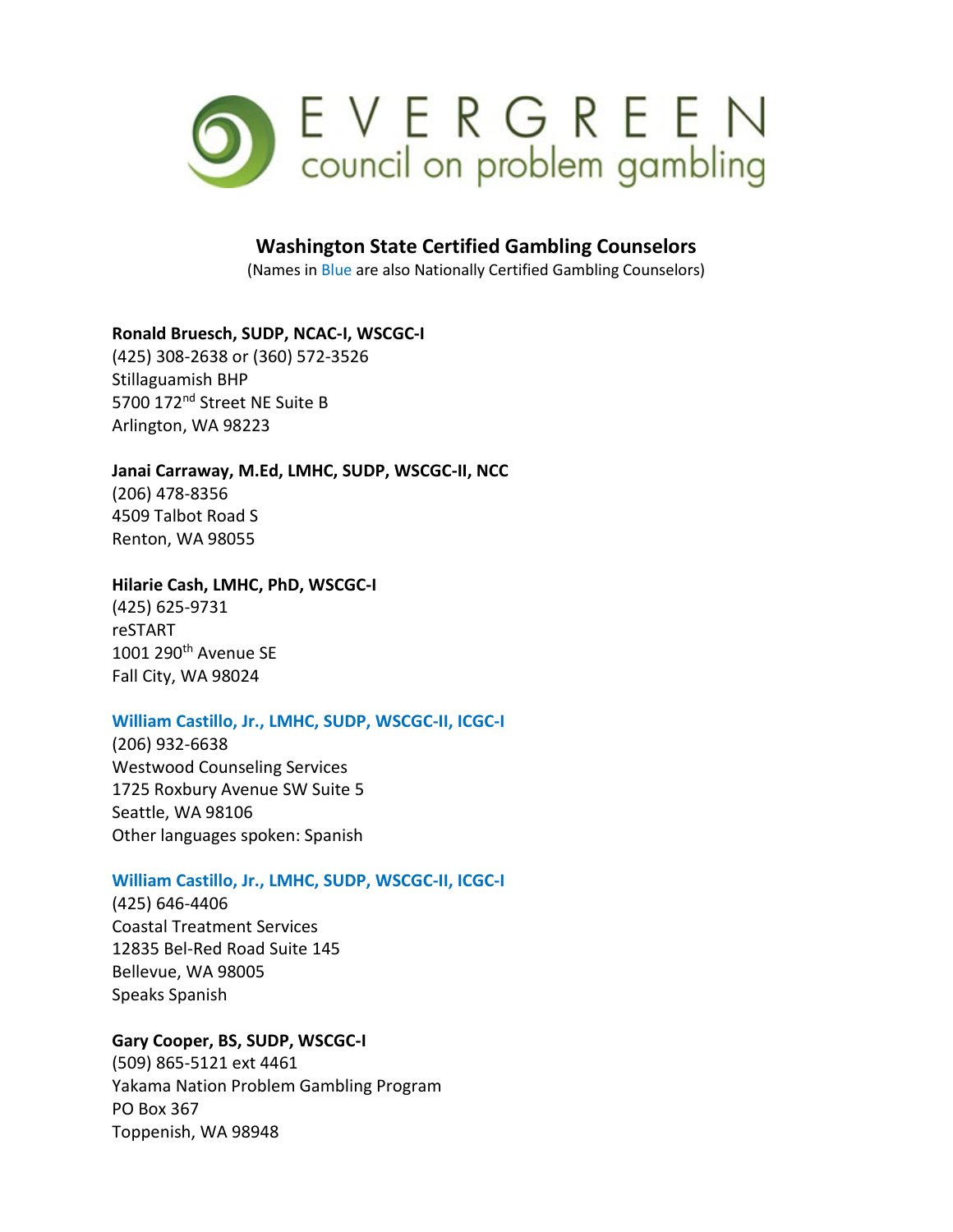#### **Melissa Deveau-Laws, LICSW, SUDP, WSCGC-I**

253-536-6425 Prosperity Wellness Center 12201 Pacific Ave S Tacoma, WA 98444

### **Kelly Duke, SUDP, WSCGC-I**

(509) 838-6092 New Horizon Care Centers 701 E 3rd Avenue Spokane, WA 99202

### **James Follman, M.Ed, LMHC, SUDP, WSCGC-II**

(360) 755-1125 Follman Agency 910 Anacortes Street Burlington, WA 98233

## **Troy Green, SUDP, WSCGC-I**

(360) 352-1052 Balanced Perspectives 2584 RW Johnson Blvd SW Suite 101 Tumwater, WA 98512

### **Susan Harris, MS, WSCGC-II, ICGC-II, BACC**

(360) 840-5918 Butterfly Wings 317 10<sup>th</sup> Street Long Beach, WA 98631

## **Virginia Harris, SUDP, WSCGC-I**

(360) 493-5133 Providence St. Peter Chemical Dependency Center 4800 College Street SE Lacey, WA 98503

## **Ginger Johnson, SUDP, WSCGC-I**

(360) 588-2800 didgwálič Wellness Center 8212 S March Point Road Anacortes, WA 98221

## **Robin Johnson, SUDP, WSCGC-I**

(360) 716-4302 Tulalip Family Services 2821 Mission Hill Road Tulalip, WA 98271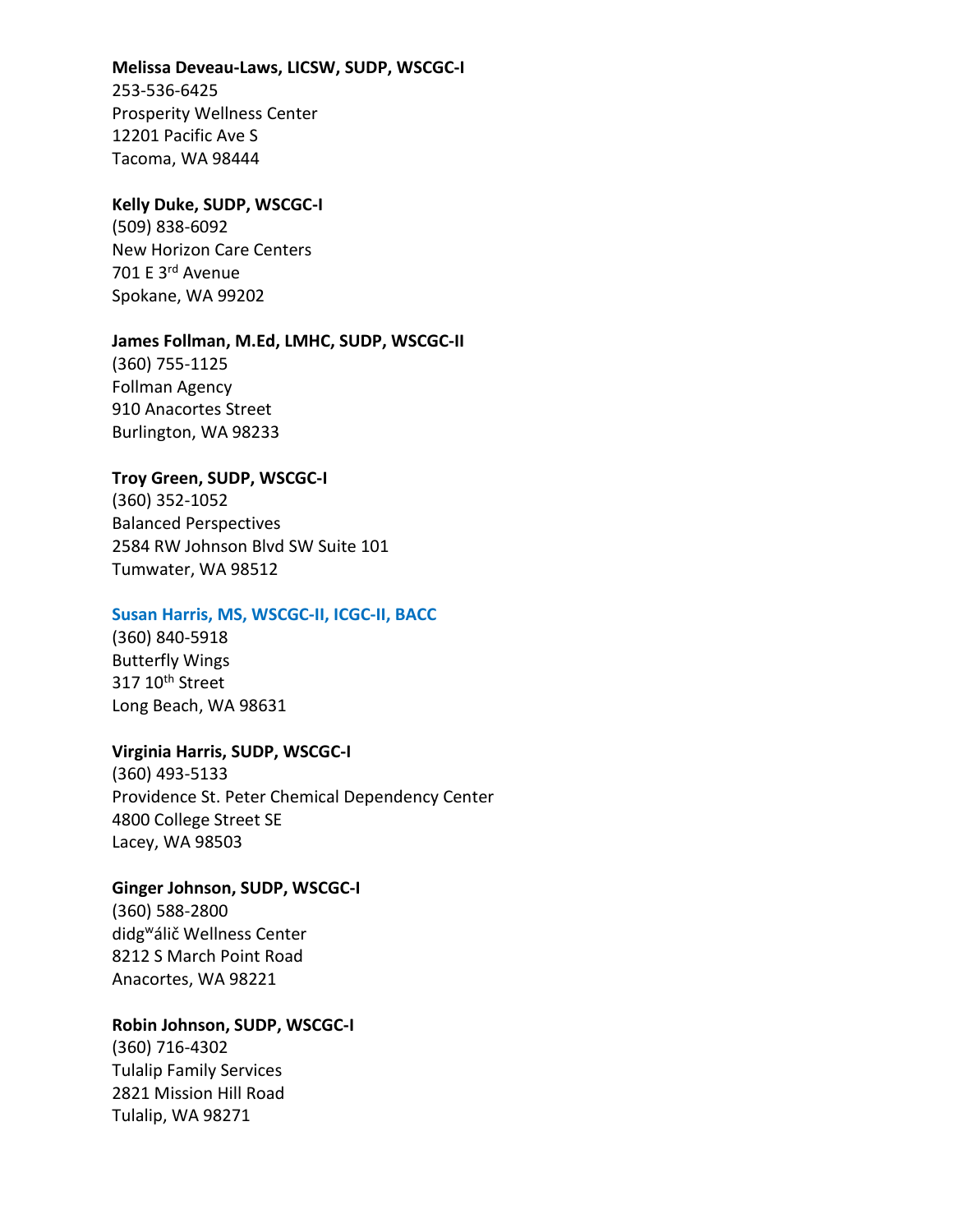**Julia Joyce, MAEd, MS, SUDP, LMHCA, WSCGC-I** (253) 804-8752 Muckleshoot Behavioral Health 17813 SE 392<sup>nd</sup> Auburn, WA 98002 (Tribal members and their households only)

# **Julia Joyce, SUDP, LMHCA, WSCGC-I**

(253) 906-9964 (Telehealth only) Bonney Lake, WA 98391

## **Dalis La Grotta, MA, LMHC, WSCGC-I, ICGC-II, BACC**

(360) 797-1429 435 W Bell Street Suite D Sequim, WA 98382 Other languages spoken: Spanish

## **Tae Son Lee, MBA, SUDP, WSCGC-II**

(253) 302-3826 Asian Counseling & Treatment Services 8811 S Tacoma Way Suite 106 Lakewood, WA 98499 Other languages spoken: Korean [www.actsseattle.com](http://www.actsseattle.com/)

## **Geri Loyal, SUDP, WSCGC-I**

(360) 493-5049 Providence St Peter Chemical Dependency Center 4800 College Street SE Lacey, WA 98503

## **Carolyn Mason, MS, SUDP, WSCGC-II, ICGC-II**

(360) 922-3030 Lifeline Connections - Bellingham 4120 Meridian Street Suite 220 Bellingham, WA 98226

## **Carolyn Mason, MS, SUDP, WSCGC-II, ICGC-II**

(360) 922-3030 Lifeline Connections – Mount Vernon 2105 Continental Place Suite A Mount Vernon, WA 98273

## **Craig McElroy, SUDP, WSCGC-II, CAAR**

(509) 838-6092 ext 306 New Horizon Care Centers 701 E 3rd Avenue Spokane, WA 99202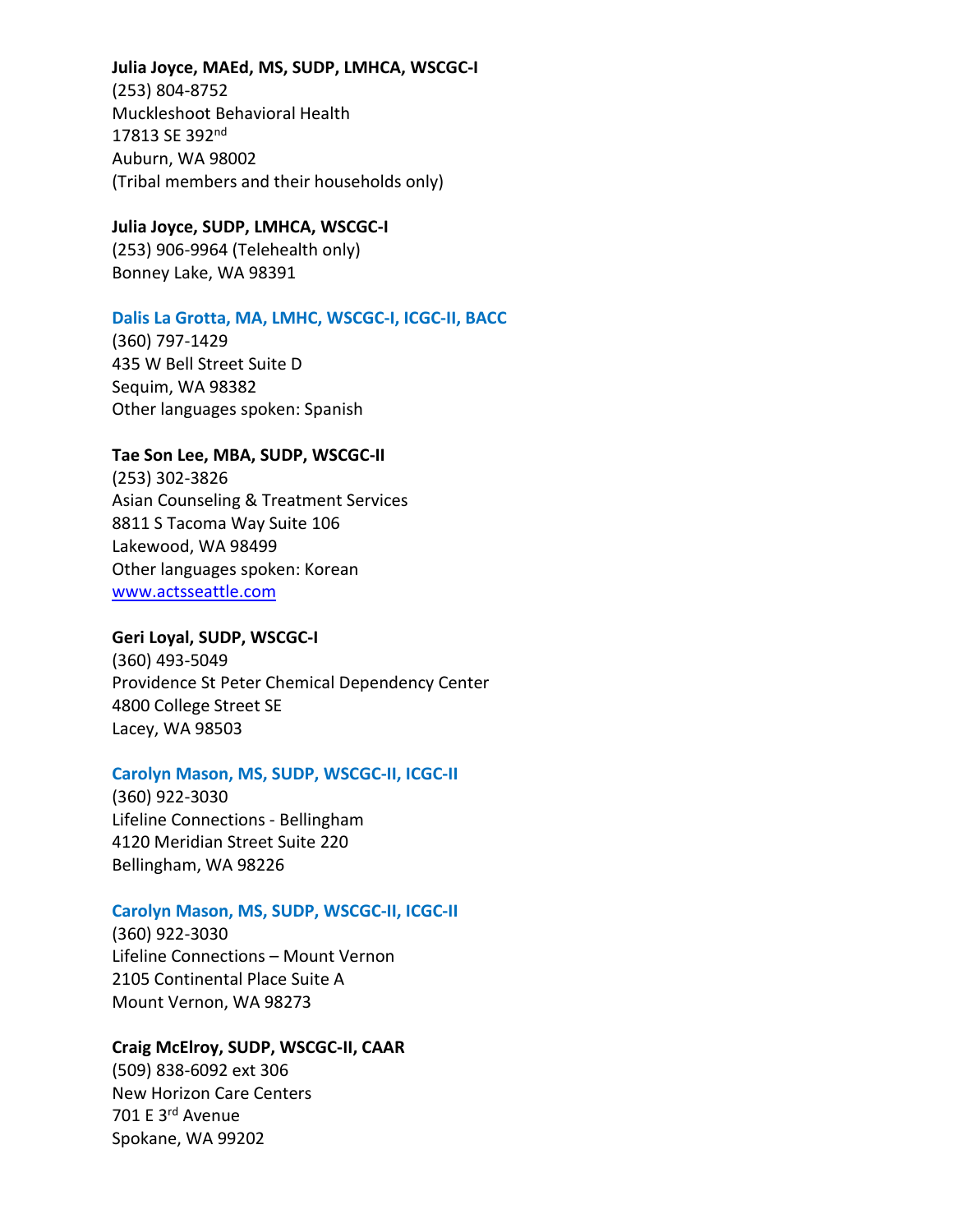#### **Cosette Rae, MSW, LICSW, ACSW, EMBA, WSCGC-II**

(800) 682-6934 reSTART Life, PLLC 2002 156th Ave NE Suite 100 Bellevue, WA 98007

#### **Chante Ramirez, SUDP, WSCGC-II**

(509) 838-6092 ext 225 New Horizon Care Centers 701 E 3rd Avenue Spokane, WA 99202

#### **Devonna Rowlette, SUDP, CADC-II, CGAC-I, WSCGC-II**

(360) 642-3787 Willapa Behavioral Health 2204 Pacific Avenue N Long Beach, WA 98631 [www.willapabh.org](http://www.willapabh.org/)

#### **Devonna Rowlette, SUDP, CADC-II, CGAC-I, WSCGC-II**

(360) 642-3787 Willapa Behavioral Health 300 Ocean Avenue Raymond, WA 98577

#### **Devonna Rowlette, SUDP, CADC-II, CGAC-I, WSCGC-II**

(360) 642-3787 Willapa Behavioral Health 338 Pioneer Drive Montesano, WA 98563

#### **Margaret Schiltz-Ferris, SUDP, WSCGC-II, ICGC-II**

(425) 646-4406 Coastal Treatment Services 12835 Bel-Red Road Suite 145 Bellevue, WA 98005

#### **Keith Seals, MAHS, SUDP, WSCGC-II, AAC, ICGC-I, IGDC, CPC**

(360) 575-3316 Cowlitz Indian Tribe 900 Fir Street Longview, WA 98632

### **Keith Seals, MAHS, SUDP, WSCGC-II, AAC, ICGC-I, IGDC, CPC**

(360) 947-2247 / (360) 397-8251 Cowlitz Indian Tribe 7700 NE 26th Avenue Vancouver, WA 98665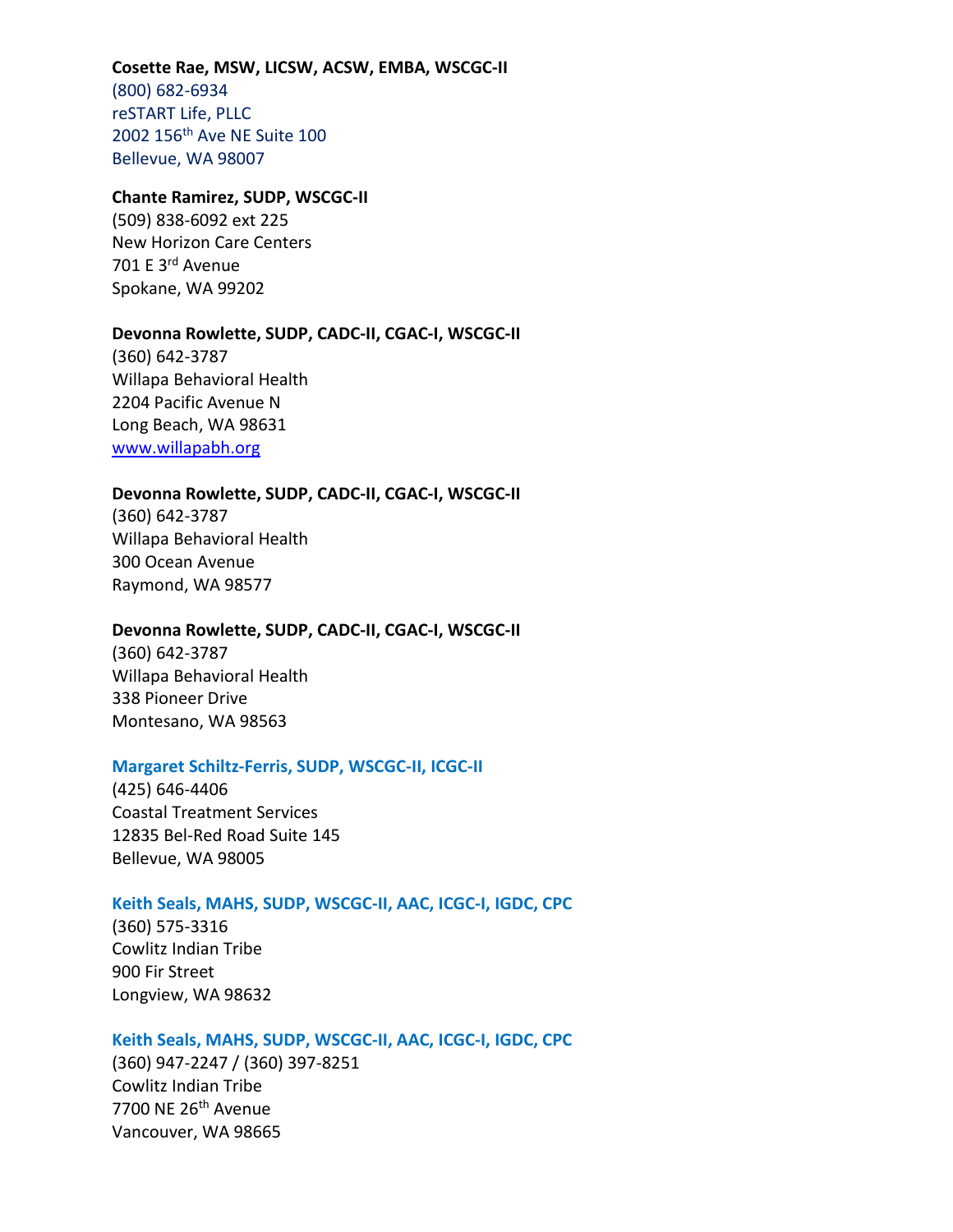### **Sarah Sense-Wilson, MA, LMHC, SUDP, WSCGC-II**

(360) 716-4304 Tulalip Family Services 2821 Mission Hill Road Tulalip, WA 98271

### **Diane Shepard, MA, LMHC, SUDP, WSCGC-II**

(253) 984-9342 Shepard & Associates 10828 Gravelly Lake Drive SW Suite 107 Lakewood, WA 98499

### **Robert Shope, PsyD, LMHC, WSCGC-II**

(360) 352-1052 Balanced Perspectives Inc. 2584 RW Johnson Blvd SW Suite 101 Tumwater, WA 98512

### **Kimberly Singh, MA, LMHC, WSGCG-I**

(253) 691-3945 Calming Evolutions 7406 27<sup>th</sup> St W Suite 1 University Place, WA 98466 (Telehealth only)

### **Antonio Sosa, SUDP, WSCGC-I**

(360) 542-8920 SeaMar 1010 E College Way Mount Vernon, WA 98273 Other languages spoken: Spanish

### **Jill Stenerson, MA, LMHC, WSCGC-I**

(360) 394-8643 Suquamish Tribe Wellness Center PO Box 1228 Suquamish, WA 98392

### **Cynthia Tumelson, SUDP, WSCGC-II**

(206) 302-2300 Sound 4238 Auburn Way N Auburn, WA 98002

#### **Carmela Washington-Harvey, PhD, LMHC, GAL, WSCGC-II**

(425) 282-6662 ECAR Evaluation and Counseling Services, LLC 15 S Grady Way Suite 533 Renton, WA 98057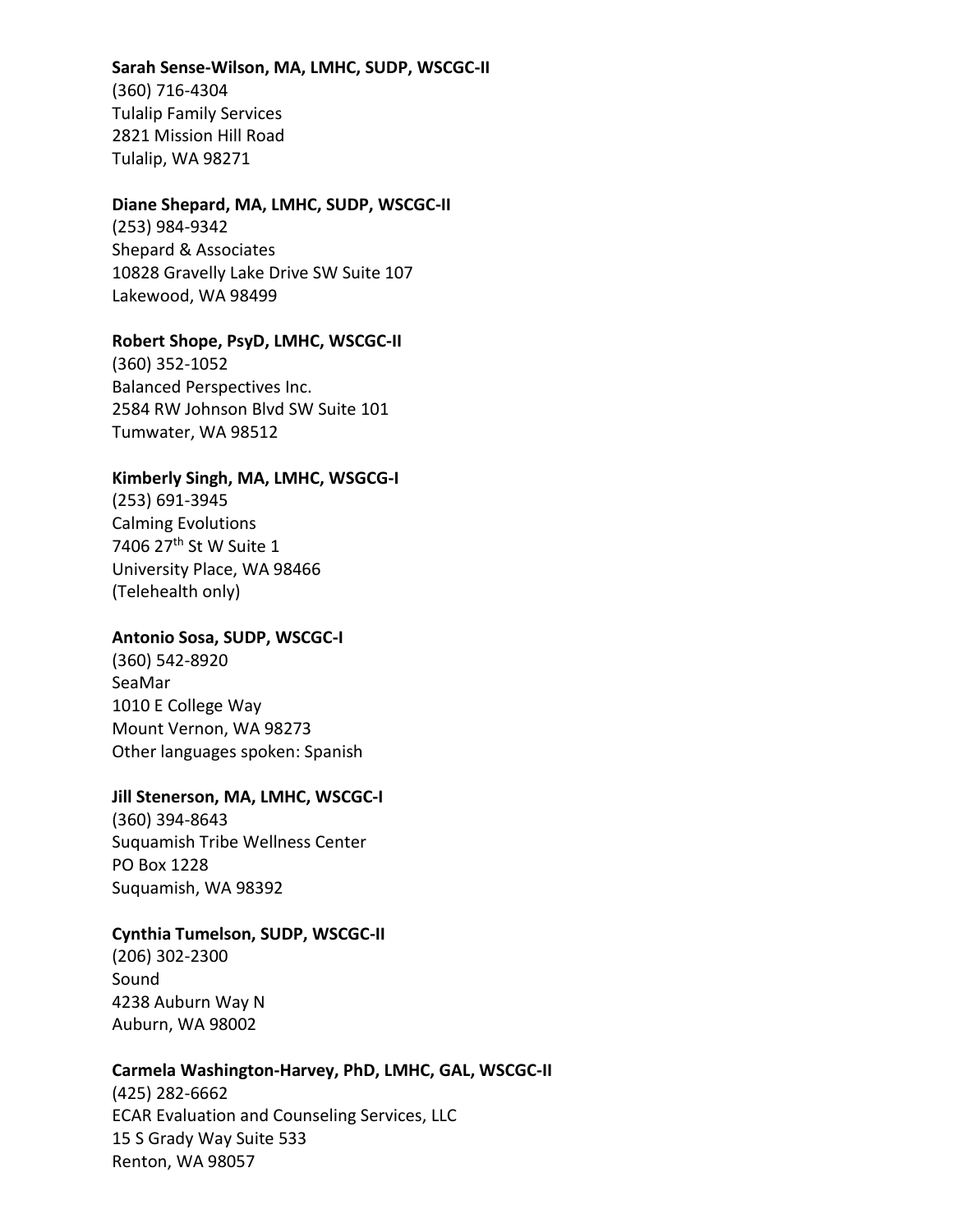**Donna Whitmire, MA, SUDP, LMHC, WSCGC-II, ICGC-II, BACC** (425) 227-0447 or (206) 779-5805 A Renewal Center LLC 401 Olympia Avenue NE Suite 318 Renton, WA 98056 **Donna Whitmire, MA, SUDP, LMHC, WSCGC-II, ICGC-II, BACC** (425) 227-0447 or (206) 779-5805 1621 114<sup>th</sup> Avenue SE Suite 224 Bellevue, WA 98004

## *Nationally Certified Gambling Counselors not listed above:*

**Brad Galvin, MS, SUDP, LMHC, LPC, ICGC-II** (206) 339-4546 Brief Therapy Works 600 Stewart Street Suite 400 Seattle, WA 98101 [www.brieftherapyworks.com](http://www.brieftherapyworks.com/)

### **Harumi Hashimoto, MAC, SUDP, LMHC, ICGC-II, BACC**

(206) 695-5968 Asian Counseling & Referral Service 3639 Martin Luther King Jr Way S Seattle, WA 98144 Other languages spoken: Japanese

## **Darleen Kildow, LMHC, NCC, CMHS, ICGC-I**

(360) 424-4447 Sound Solutions Counseling PO Box 1531 Stanwood, WA 98292

### **Wanessa Moldestad, ICGC-I**

(425) 646-4406 Coastal Treatment Services 12835 Bel-Red Road Suite 145 Bellevue, WA 98005

## **Ricki Peone, MSW, ICGC-II, BACC**

(509) 481-5687 Spokane Tribe of Indians Health and Human Services 4924 Reservation Road Ford, WA 99013

## **Cathlene Ramsdell, LMFT, ICGC-I**

(360) 808-9620 435 West Bell Street Suite D Sequim, WA 98382